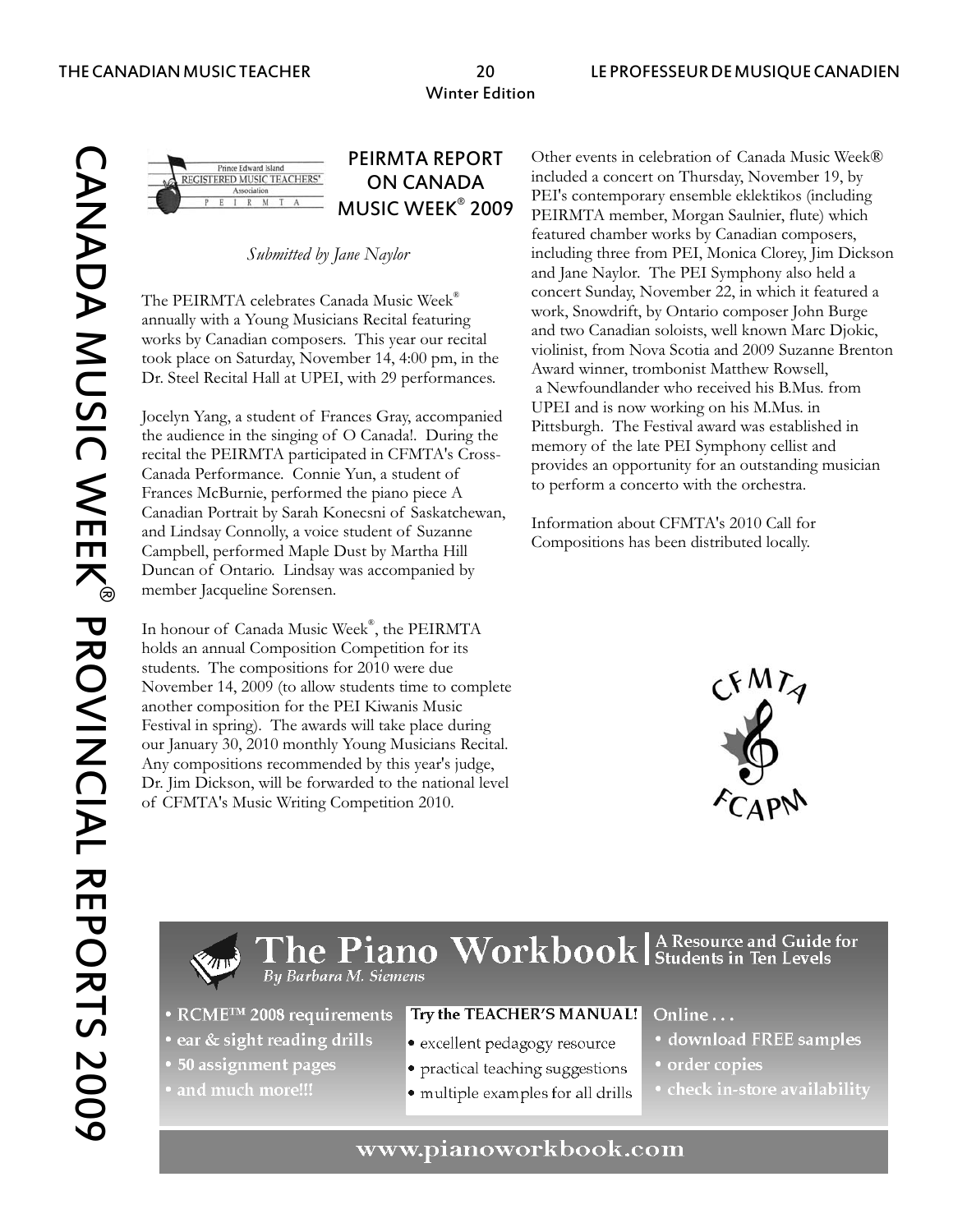

Congratulations to all of the B.C. Music Teachers and learned the individual pieces within the larger<br>students who celebrated Canada Music Week® in so composition. The North Island branch had 84 students who celebrated Canada Music Week<sup>®</sup> in so composition. The North Island branch had 84<br>many creative ways throughout our Province. Students and teachers (many more people in the many creative ways throughout our Province. Thirteen of our twenty–one Provincial branches audience) taking part in their branch celebrations! submitted reports on their events this year. More than 400 B.C. students and teachers participated in recitals, workshops and writing competitions in honour of branch with a breakfast meeting and presentation by Canada Music Week®.

On Vancouver Island, the North Island celebrations presented to Winifred Wood. This was followed by were held throughout a weekend with two showcase the performance of "Winifred's Waltz" composed by<br>recitals and a teacher's workshop with clinician Tracey Nicholas Fairbank, in honour of Winifred Scott recitals and a teacher's workshop with clinician Tracey Michol<br>Garvin from Grand Forks, This exciting event Wood. Garvin from Grand Forks. This exciting event included a very special guest, Helen Dahlstrom, whose presence during the weekend will be The Victoria branch festivities continued with the remembered for many years to come. Helen Murray Adaskin Writing Competition and recital. Dahlstrom, the founder and coordinator of Canada Featured composer Nicholas Fairbank commented on<br>Music Week® for almost 20 vears spoke eloquently of each of the compositions and announced the Music Week<sup>®</sup> for almost 20 years spoke eloquently of each of the compositions and announced the<br>how all of this began and formed into a National winners, followed by an awards ceremony. The how all of this began and formed into a National winners, followed by an awards ceremony. The<br>program Her knowledge and sharp wit entertained winners are then invited to perform their winning program. Her knowledge and sharp wit entertained winners are then invited to perform their winning<br>all who heard her. Composer Robert Benedict who pieces. Works by the featured composer were then all who heard her. Composer Robert Benedict who pieces. Works by the featured composer were<br>was our Provincial adjudicator for the B.C. Writing performed which lead into the student recital. was our Provincial adjudicator for the B.C. Writing Competition was also an honoured special guest at "Winifred's Waltz" was also performed at this concert the North Island event. Mr. Benedict spoke to which was brought to a close with Mr. Fairbank's<br>students encouraging them to compose and enter the "Variations on B.A. C.H." students encouraging them to compose and enter the next Provincial Writing Competition.

Tracey Garvin's infectious enthusiasm for Canadian Cecilia Day, to present their event. Students<br>music made the whole event entertaining and exciting performed works of 14 different Canadian music made the whole event entertaining and exciting. She had done much research and contacted many<br>
Composers repertoire. Guest composer Dr. Stephen<br>
Chatman attended the event with his wife Tara. The composers who sent door prizes which were composers who sent door prizes which were composers who sent door prizes which were contracted the event with his wife Tara. The composers who sent door prizes which weekend North presented to students throughout the weekend North Shore branch commissioned Dr. Chatman<br>Students performed a wide variety of Canadian works write a composition for their CMW festivities and Students performed a wide variety of Canadian works for solo and duet piano, voice, and guitar ensemble was excited when they receive three special works. from traditional in style; to prepared piano – Ann "Tara" Gr. 8 level, "Nocturne" Gr.  $9 - 10$ , and Nichols duet "Rattle on the Stovepipes" which Shimmering Wings" Gr. 10. Many of Dr. Chatman's<br>
includes foil cupcake tins to be placed on the strings works were featured in the recital along with five includes foil cupcake tins to be placed on the strings works were featured in the recital along with five<br>to rattle and shriek during the performance: to Joan students performing their own compositions. A to rattle and shriek during the performance; to Joan students performing their own compositions. A<br>Hansen's "The Haunted Staircase" where a student special public Composition workshop with Stephen Hansen's "The Haunted Staircase" where a student special public Composition workshop with Stephen<br>can strum the strings inside the piano; then on to Chatman was held after the recital where each of the can strum the strings inside the piano; then on to<br>
pieces like "Obnoxious" and "Popping Corn" by young composers had the opportunity to gain pieces like "Obnoxious" and "Popping Corn" by Stephen Chatman. **inspiration** from a famous, well respected composer.

**BCRMTA REPORT ON** Three complete collections of music were **CANADA MUSIC** Performed: "Canadian Sketches" by Peter Jancewics,<br>
"The Circus Suite" by Joan Hansen, and "Variations<br>
On a Theme by Murray Adaskin": the latter - theme **THE Circus Suite"** by Joan Hansen, and "Variations on a Theme by Murray Adaskin": the latter - theme *submitted by* was composed by Murray Adaskin and each of the *submitted by* was composed by Murray Adaskin and each of the *Cindy Taylor* seven Variations were composed by seven different B.C. composers. The presentation of these works was a combined effort of many students who each

> Canada Music Week® was celebrated by the Victoria their featured composer Nicholas Fairbank. The Hugheen Ferguson Distinguished Teacher Award was

The North Shore branch chose November 22nd, St.

**continued on next page**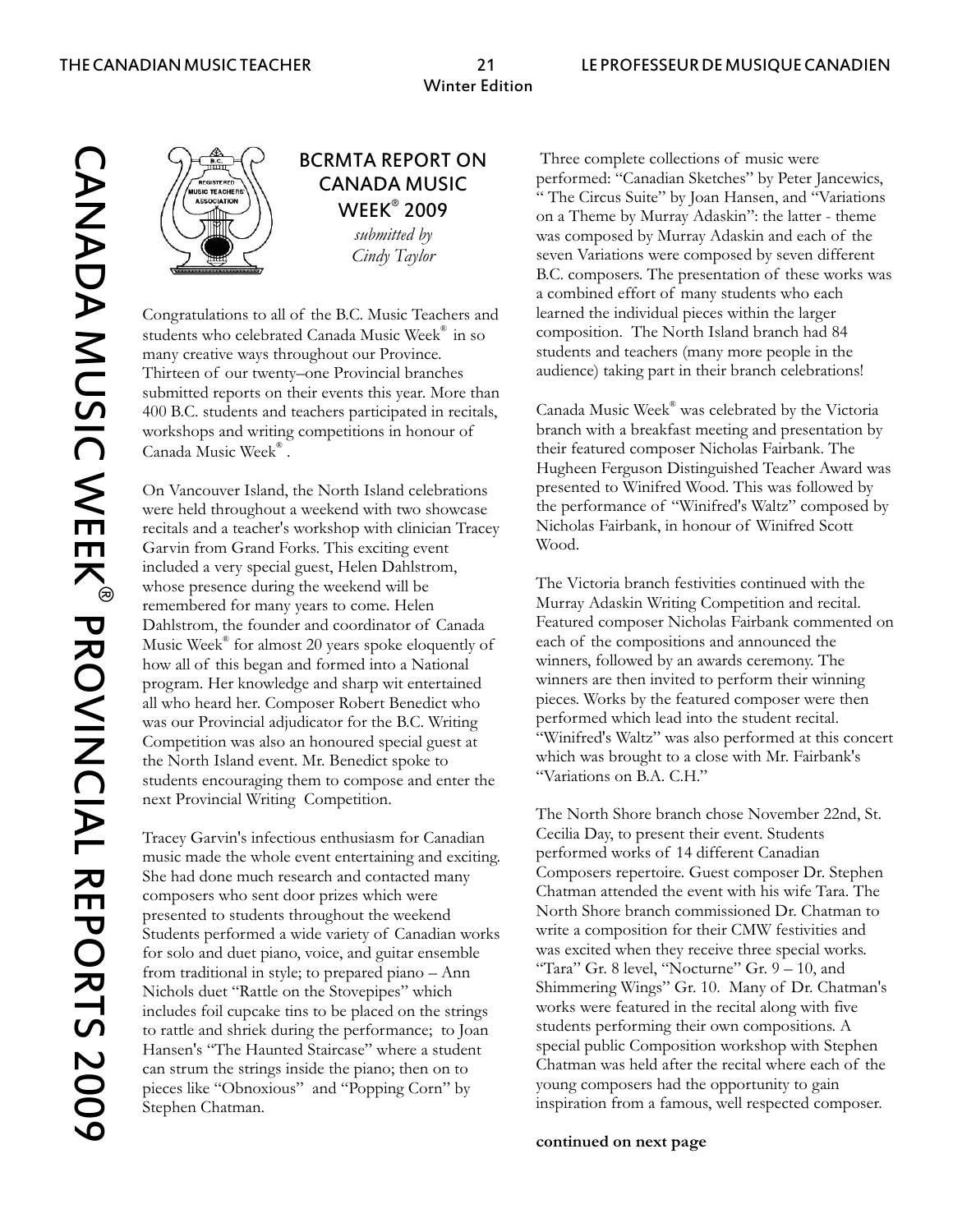® CANADA MUSIC WEEK PROVINCIAL REPORTS 2009 **CANADA MUSIC WEEK® PROVINCIAL REPORTS 2009** 

# BCRMTA REPORT ON CANADA MUSIC students who played their own compositions A<br>WEEK® 2000 continued  $WEEK^{\circ}$  2009 continued

Many other recitals and awards presentations were IV and V)in several different keys. Students wrote a held throughout the Province in the Cariboo Branch; short statement about Canada, translated the words Chilliwack; Coquitlam – with featured composer<br>Teresa Richert from Maple Ridge; Kelowna; and<br>chose various primary chords to go with their Shuswap Branches . melody.

The Trail/ Castlegar RMT celebrated Canada Music<br>Week<sup>®</sup> by hosting their 10th annual music festival. Week<sup>®</sup> celebration event was the recipient of this<br>Their theme this year was "A Celebration of week" Bill Andrew's Awar Their theme this year was "A Celebration of year's Bill Andrew's Award. This event began with<br>Contemporary Music" with guest adjudicator the commissioning of works by composer Dr. Day Contemporary Music With guest adjudicator the commissioning of works by composer Dr. David<br>Joe Beraducci who also gave a workshop. A Canada Duke who created a Grade 3 piano piece entitled Joe Beraducci who also gave a workshop. A Canada Duke who created a Grade 3 piano piece entitled<br>Music Week<sup>®</sup> recital was held where awards were "What?" and a Grade 6 piano composition called<br>"Aubade". A string teacher br presented to students with the highest RCM "Aubade". A string teacher branch member found<br>and Conservatory Canada exam marks.

Students of the Vernon Branch held a recital of vocal<br>to include any David Duke compositions. A full day<br>of performances and masterclasses was held with awards. The students here learned that there are well  $\mathbf{D}_r \cdot \mathbf{D}_u$ known composers living right in their area: Jean Ethridge, Lorna Paterson, Dale Reubart, and Imant Well done British Columbia Musicians and Music<br>Raminsh. Lorent Cause b Music Week West <sup>®</sup> is alimeated thrivia

A recital for strings and piano students was sponsored by the Nelson branch. Included in the concert were



Recitals were held, and presentations of awards were made during Canada Music Week® in Sydney. Halifax

In November, Canada Music Week® recitals were held in Denton Hall auditorium, Acadia University.

## Dartmouth:

Members held eight individual recitals in the Helen Creighton room (Dartmouth public Library) with lots of Canadian music being performed on piano and violin.

composition. They took part in games leading to an understanding of how to form the primary chords (I chose various primary chords to go with their

compositions by David Duke written for strings. The South Fraser branch expanded their celebrations of performances and masterclasses was held with

Raminsh. ® Lovers! Canada Music Week is alive and thriving throughout our vast Province.

**NSRMTA REPORT ON** The compositions of our own Nova Scotia composer<br>**CANADA MUSIC WEEK**<sup>®</sup> **MUSIC WEEK**<sup> $\circ$ </sup> Anne Crosby Gaudet, also a chapter member, continue to be favourites with the younger children, and many pieces 2009 of her music were performed. Her newest venture, *submitted by* "Garden Capriccio", is a delightful collection of early-*Michal King* intermediate piano solos, and is sure to be a hit. She is self-publishing this book, and it is available on her website www.pianoanne.ca, as is the music and Anne's Cape Breton: "claymation" animation.

As the winner of one of the Bill Andrew's Awards, the Annapolis Valley: Annapolis Valley:

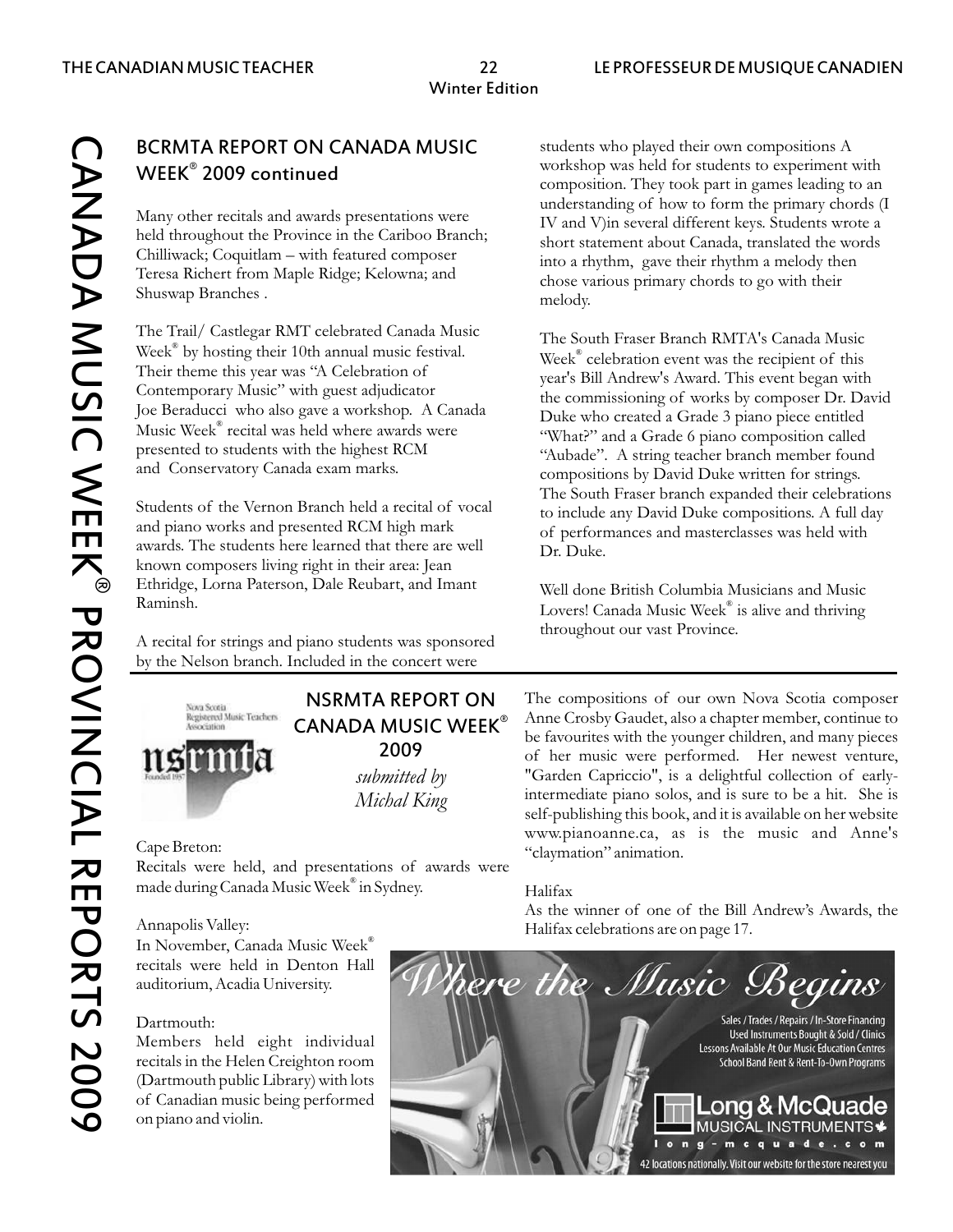ario Registered Music Teachers' Association

ORMTA members all across Ontario spent this year's in Contemporary showcase with a commemorative Canada Music Week® celebrating our country's music pencil. She also talked with her students about the and composers. Countless recitals, workshops, composers that they were performing. competitions, and special presentations were presented throughout the province by a dedicated band of<br>
Kingston Branch held a Canada Music Week<sup>®</sup> Recital<br>
teachers, composers, students and volunteers. Here are<br>
on Saturday November 21st. The students mostly teachers, composers, students and volunteers. Here are on Saturday, November 21st. The students, mostly<br>some of the highlights:<br>linda

The Belleville Branch held its annual Junior Recital and Telfer, Boris Berlin, Lorna Paterson, Stephen Fiess, and Tea to celebrate CMW. This Recital gave younger Pierre Gallant. Most exciting was the fact that all but students a chance to perform for parents and friends in one of the composers represented are living<br>a friendly atmosphere. Fifty students performed various piano and vocal pieces, many of which were Duncan are local composers. Also interesting was the written by Canadian composers. The event was kicked large number of women composers. Before each piece written by Canadian composers. The event was kicked large number of women composers. Before each piece<br>off by a 10 to 15 member children's choir. Branch President Meo Freer provided the audience

The Cambridge Branch held their annual Awards Recital during Canada Music Week. There were 10<br>awards given out to students for achieving First Class<br>Music Week activities a week early this year, with n Honours in their Piano Exams. Also, a Theory Award enthusiasm. Frank Horvat conducted master classes<br>was given for the highest mark in Advanced for about 30 students performing Canadian repertoi was given for the highest mark in Advanced<br>Rudiments. The recital featured works by Canadian at Mt. Zion Church in Waterloo. The students enjoyed

The Central Toronto Branch held its annual Fall Scholarship Recitals as part of CMW. Many students Later that evening, Kitchener Waterloo Branch held its performed works by Canadian composers. In annual CMW Recital Inspired by the 2008 CMW recognition of outstanding performances of Canadian Recital presented by Oshawa Branch, Kitchener<br>works, the branch awarded their Sir Ernest MacMillan Waterloo Branch presented an Aleatoric Recital works, the branch awarded their Sir Ernest MacMillan Waterloo Branch presented an Aleatoric Recital where<br>Scholarships at both the junior and senior levels. Branch members were also involved in organizing The students enjoyed this variation on the standard Contemporary Showcase Toronto; a non-competitive recital format. A list of performers and their pieces in festival where students perform works by Canadian alphabetical order was provided to the audience festival where students perform works by Canadian alphabetical order was provided to the audience<br>composers. Their line-up of distinguished adjudicators members. Sixteen students performed pieces by included Leslie Kinton and composer Stella terHart. Canadian composers and one student composer,

in organizing their inaugural Contemporary Showcase as well by answering quiz questions for prizes. Each<br>Festival. The event featured over 80 students!

Etobicoke-Mississauga members encourage their students to enter "Contemporary Showcase **continued on next page** Mississauga". Adjudicators, Elisabeth Pomes (voice),

**ORMTA REPORT** and Wendy Potter (piano), worked with the students in **ON CANADA** a Master class format after they performed. Awards for outstanding and most interpretive performances are **MUSIC WEEK®** presented at the annual concert, which takes place in<br>**2009** Presented at the annual concert, which takes place in 2009 December 2009. Branch member, Jill Kelman, held a *submitted by Frank Horvat* party for her students where they performed Canadian works and played games related to the pieces and True North Strong & Free seasonal goodies afterwards for her students. Virginia<br>seasonal goodies afterwards for her students. Virginia Taylor presented each of her students who participated

> pianists and one singer, performed works by Linda Niamath, Beverly Porter, Martha Hill Duncan, Nancy composers, and two Beverly Porter and Martha Hill Branch President, Meg Freer provided the audience with some interesting facts about each composer.

Music Week activities a week early this year, with much Rudiments. The recital featured works by Canadian at Mt. Zion Church in Waterloo. The students enjoyed composers performed by many of the twenty-one composers performed by many of the twenty-one receiving both positive and constructive feedback. The students. Branch would like to thank Joanne Bender and Ilva Giermann for coordinating these master classes.

annual CMW Recital. Inspired by the 2008 CMW the order of performance was determined by chance. members. Sixteen students performed pieces by Daniel Deng, performed his prize-winning Members of Chatham-Kent Branch were instrumental composition. The audience had a chance to participate<br>in organizing their inaugural Contemporary Showcase performer received a Canada Flag notepad as a memento of the evening.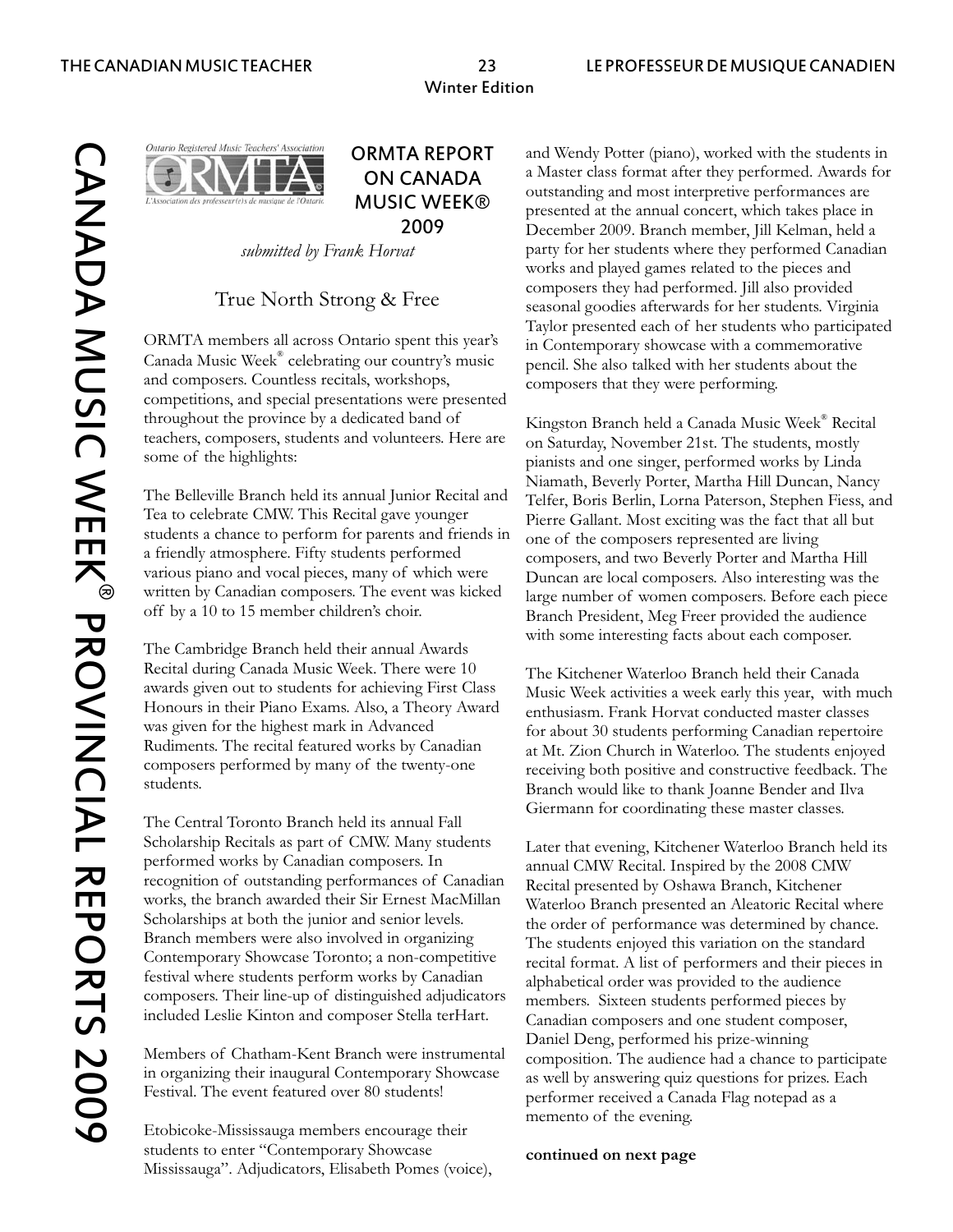# ® CANADA MUSIC WEEK PROVINCIAL REPORTS **CANADA MUSIC WEEK® PROVINCIAL REPORTS 2009**

# ORMTA REPORT ON CANADA MUSIC WEEK<sup>®</sup> 2009 continued

The Newmarket & Area Branch successfully celebrated Canada Music Week by holding a recital entitled "A Celebration of Canadian Composers and Their Music" at Trinity Anglican Church in Aurora. Well-known composers such as Nancy Telfer, Linda Niamath, Marguerite Spencer, Court Stone, Stephan Chatman, and Sophia Eckhardt-Gramatte were well represented. Students also enjoyed exploring music from the next generation of Canadian composers, including Christine Donkin, John Sandy, and Fishel Pustilnik. The branch was also delighted to feature two of there own young composers. Eight-year old Janelle Rodriguez performed her lovely piece, "A Rainy Day". Seventeen-year old Chardan Howe wowed the audience with his composition, "Uncertainty Of Heart". To conclude the afternoon, performers, teachers, and parents were invited to take part in "So You Think You Know Your Canadian Composers?"; a mix and match photo display. In keeping with the Canadian theme, Tim Horton's Timbits and refreshments were enjoyed by all!



Students enjoying Canada Music Week festivities organized by ORMTA Newmarket & Area Branch



# **New Wave Travel**

# NEW WAVE TRAVEL PROUDLY ANNOUNCES CULTURAL TOURS FOR 2009 -2010

NEW YORK CITY - Metropolitan Opera weekend - May13 - 16, 2010

CHICAGO - Lyric Opera, Chicago Symphony and Art Institute weekend - Nov. 13, 2009; March 4, 2010 & June 18, 2010

CHOPIN'S POLAND 2009 departure has been delayed to 2010

SPAIN'S MUSICAL, CULTURAL & CULINARY DELIGHTS - April 13-27, 2010

(Barcelona, Valencia, Madrid & Bilbao - 4 Operas, 1 Symphony, 1 Recital) Register vour interest in these educational and cultural tours by contacting:

William Andrews, New Wave Travel, 1075 Bay Street, Toronto, ON M5S 2B1 Phone 416-928-3113 Ext. 224 or Toll Free 1-800-463-1512 Ext. 224 or Fax 416-928-0821 email: wandrews@newwavetravel.net<br>
Ont. Reg. #01337762.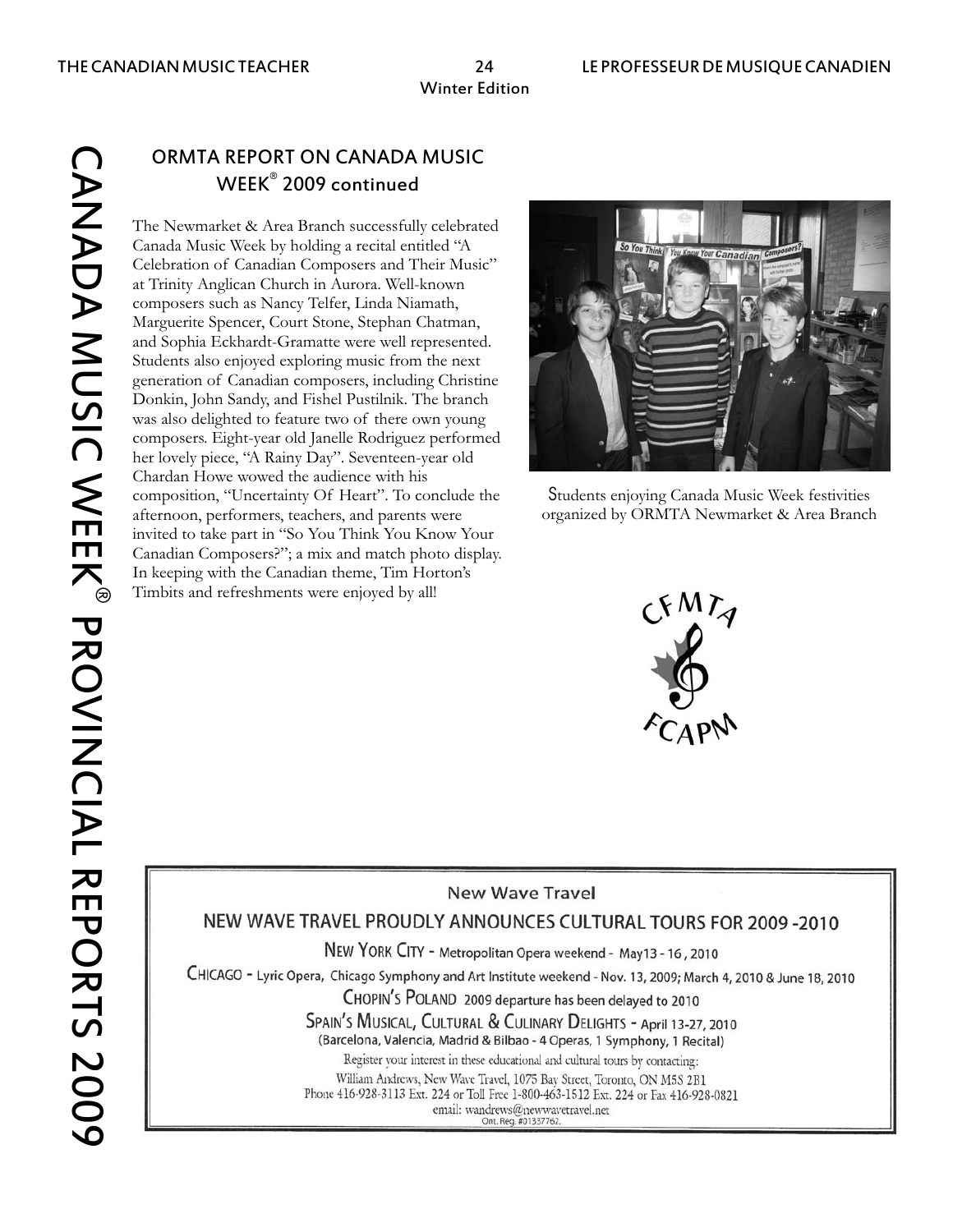® WEEK 2009 *submitted by Andrea Lane Gardner submitted by Heather Dunham*

Canada Music Week® was celebrated across New

their first CMW Poster Competition, where local composer Jason Noble. students submitted artwork expressing their Sharon Hicks judged the entries and was very we felt that everyone could benefit from a more put into their posters. These will be displayed for recital and had many great ideas for our young

their annual Canada Music Week® Recital on Contemporary Showcase, with adjudicator the recital, Adele and Heidi Crummell beautifully

The Sackville Branch celebration was on and a wide selection of compositions by featured November 26 in Brunton Auditorium on the composer Jason Noble. Mount Allison University campus. The Student Week, and about Canadian composers writing experience a professional radio recording session. flute, with over half of the pieces by Canadian Sunday, November 29th, the day after the recital. composers. Francesca reflected our focus on composition and

spring, which then leads to the national CFMTA Canada Music Week® Music Writing Competition It was a wonderful week of local and national



# NBRMTA REPORT ON AIN NIRMTA REPORT ON  $CANADA MUSIC$   $\qquad$   $\qquad$   $\qquad$   $\qquad$   $\qquad$   $\qquad$   $\qquad$   $\qquad$   $\qquad$   $\qquad$   $\qquad$   $\qquad$   $\qquad$   $\qquad$   $\qquad$   $\qquad$   $\qquad$   $\qquad$   $\qquad$   $\qquad$   $\qquad$   $\qquad$   $\qquad$   $\qquad$   $\qquad$   $\qquad$   $\qquad$   $\qquad$   $\qquad$   $\qquad$   $\qquad$   $\qquad$   $\qquad$   $\qquad$   $\qquad$   $\$

On Saturday evening, November 28th, several piano Brunswick as the Olympic Torch made its way and voice students gathered to celebrate Canada Music across our province, reinforcing the idea of "being Week® by performing for each other and an appreciative Canadian" in spirit as well as in music and art. audience in St. John's at the Memorial University of Newfoundland School of Music. The NLRMTA chose The Fredericton Music Teachers' Association had to focus on composition this year and our guest was

favorite Canadian composition. Local artist He was well received last year as our special guest and impressed with the level of talent and the obvious exclusive focus on his work and process of composing. hard work, creativity, and enthusiasm the students He presented a talk about composing at the end of the the public at a later event. composers. We held a Composition Competition this year and the winner, Timour Igamberdiev, showcased The Moncton Music Teachers' Association held his composition Allegro Molto in G. It was scored for small chamber ensemble, but due to time restraints, it November 22. Over twenty performances of was not feasible to have it performed by a chamber piano and vocal music were followed by a ensemble. Instead, Timor played a CD recording of his reception with a Canada Music Week cake. Then MIDI file. Wonderfully neo-classical in style, and about on November 28th, they hosted their first 4 minutes in length, it delighted the audience. During Jacqueline Sorensen from PEI. While limited to performed a duet of their own composition, entitled piano performances this year, the intention is to Journey. In all, 21 students performed, representing expand to other disciplines in the future. compositions by Linda Niamath, Ann Crosby, Mark Mrozinski, Nancy Telfer, Court Stone, Alexina Louie,

Recital began with the singing of O Canada We were fortunate enough to provide students with an accompanied by a string quartet. Shawn Bostick, opportunity to go to the CBC St. John's studio again director of the Atlantic Region of the CMC, talked this year. Host Francesca Swann of local radio music to the students about the very first Canada Music show Musicraft welcomed 16 students to the studio to music for young students. Then nearly twenty Students are often excited with this opportunity and this students of all ages performed on piano, violin and year the show was broadcast across the province on invited Jason Noble to come to the studios to listen to Plans are underway in many branches for local the students' performances and provide some feedback. music writing competitions, leading up to the They were much encouraged by his suggestions on both Provincial Music Writing Competition in the performing his music and composing their own music.

for 2010. composers and performances and we look forward to hearing the compositions that are inspired by this week's events!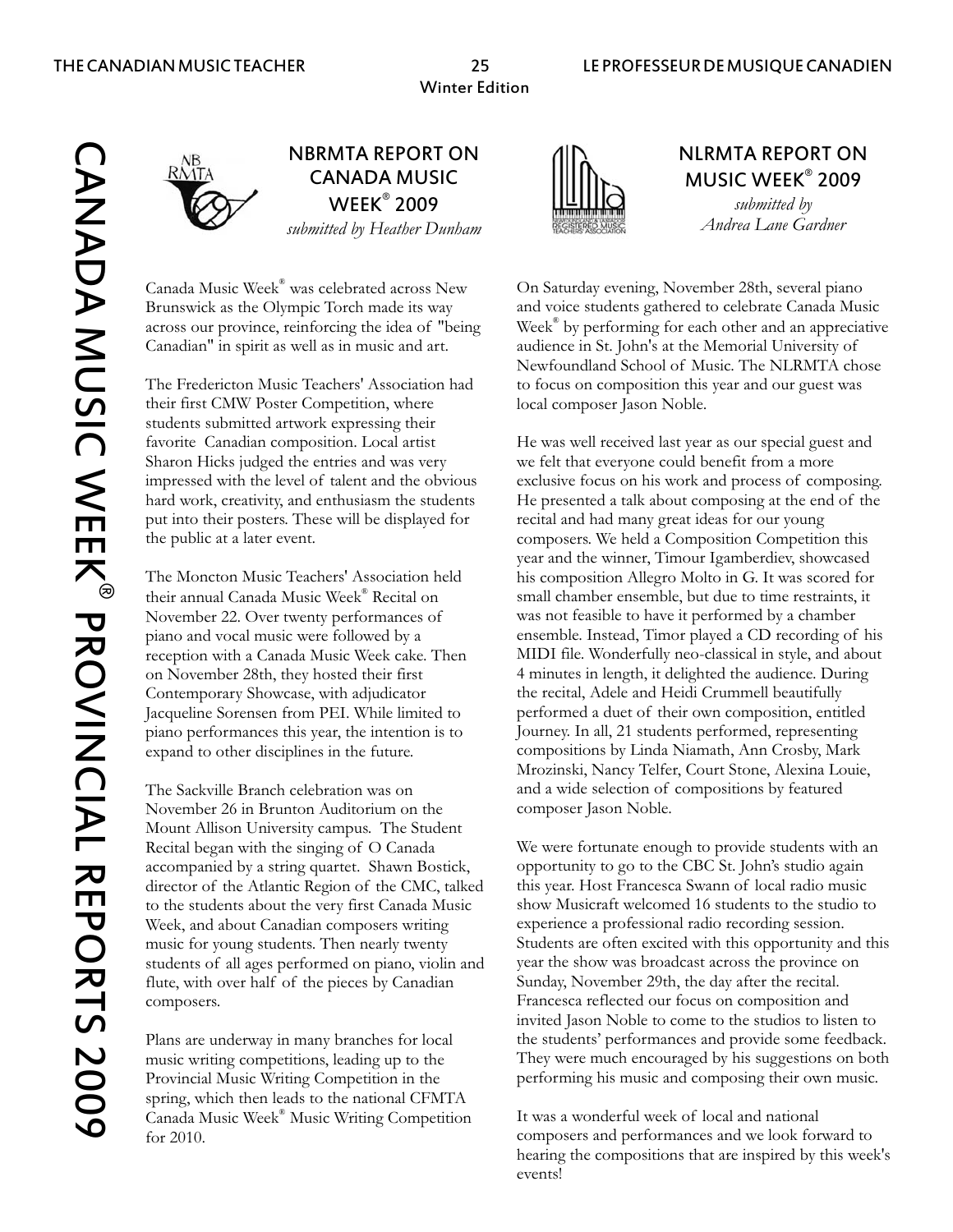® CANADA MUSIC WEEK PROVINCIAL REPORTS 2009**CANADA MUSIC WEEK® PROVINCIAL REPORTS 2009** 



# *submitted by*

Between November 11th and December 1st, there is a<br>
special day of commemoration. You all know it as St.<br>
Cecelia Day, the Patron Saint of Music. It is always on<br>
care had already delved in personally experimenting<br>
Novemb Collins presented pieces from the Conservatory<br>
Repertoire books. Some of the other composers<br>
featured were: Clifford Curwin, Robert Fleming,<br>
Marguerita Spencer, Oscar Peterson and Rémi<br>
Bouchard.<br>
Bouchard.<br>
TRST as a t

Week<sup>®</sup>, a few years ago, there were about 5 performers and two music teachers involved; but this year, in spite<br>of many items causing potential performers to cancel,<br>we still had about 20 performers (including children in<br>the choir), 7 private music teachers and 2 venues<br>invol The seniors loved hearing this music as reflected in The rest of the workshop was a pleasant sharing or the monstrous applause. The musical ideas and compositions that attendees had

Geraldine Kroeker reported that the MRMTA<br>Brandon & Westman Branch held a recital on Sunday,<br>Nov. 22, in Lorne Watson Recital Hall, School of priority with about two pieces per month!

**MRMTA REPORT ON** Dr. Pat Carrabre was the host for the event, and talked with the students about the piece(s) they played.<br>**CANADA MUSIC** He was very encouraging and gave them some good **EXAMPLE FE** was very encouraging and gave them some good<br>WEEK® 2009 tips for their own compositions. tips for their own compositions.

Vivian Klosse, CMW convener for MRMTA *Jane Duerksen*  Winnipeg, organized a CMW Teachers' Workshop on "Motivating and Directing Students in Music

When Arborg first began celebrating Canada Music<br>ward changing it. To do that, a designer must be<br>able to see not just what it is, but what it might be."

Winnipeg saw a recital on November 29th organized<br>by the Manitoba Conservatory of Music and Arts at<br>the spontaneous to actually working through<br> $\frac{1}{100}$  is  $\frac{1}{100}$  in  $\frac{1}{100}$  in  $\frac{1}{100}$  in  $\frac{1}{100}$  in  $\frac$ their facility to celebrate Canada Music Week<sup>®</sup>. Pieces<br>were performed by Canadian composers and others.<br>moment of inspiration came when she heard a style

Music. Approximately 60 people came to hear 25<br>students perform works by Canadian composers.<br>Several students also played their own compositions.<br>Several students also played their own compositions.<br>It was wonderful to hea style! They left their workshop, inspired by their peers, and ready to challenge their students to search for the creativity that lies within.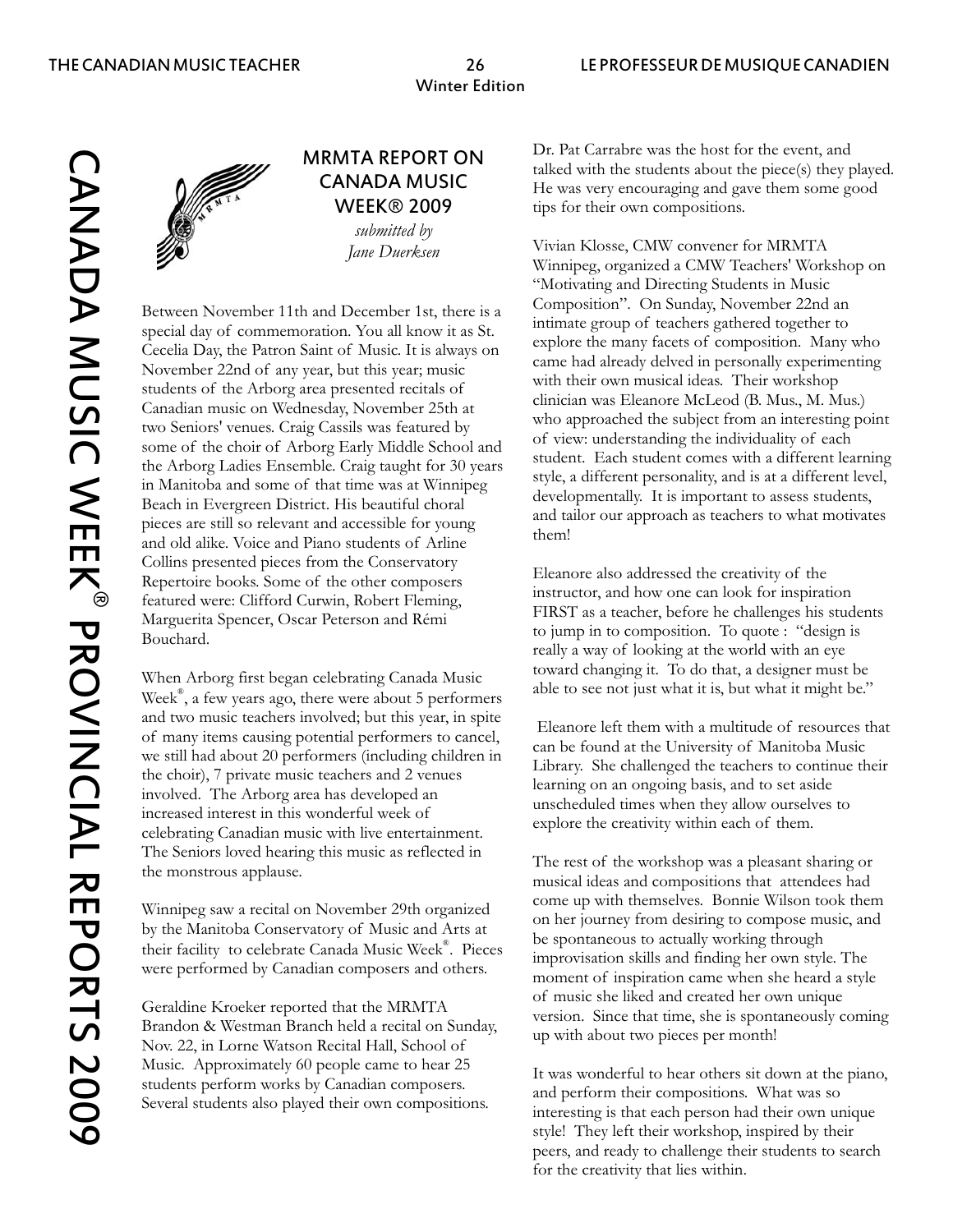# Saskatchewan<br>Registered Music Teachers Association

*submitted by Greg Chase* perform.

the Art Gallery of Swift Current. This is the first be the favourite this year with five students<br>vear that The Gallery was used as a venue for the choosing her works. Other composers represented year that The Gallery was used as a venue for the choosing her works. Other composers represent<br>annual Canada Music Week® Recital. Listeners and included: Christine Donkin, Tanner Greenwald, annual Canada Music Week® Recital. Listeners and included: Christine Donkin, Tanner Greenwald, participants were surrounded by the beautiful and Julian Pattison as well as many more. The pianists very original "sculpture reliefs " of local artist. very original " sculpture reliefs " of local artist, ranged in age from 5 years old to nearly 50 and<br>Gladys Wozny Siemens, while listening to sounds every student's name was entered to win door Gladys Wozny Siemens, while listening to sounds of young local musicians performing compositions prizes such as Canadian car flags, pencils, Olympic by Canadian composers such as Linda Niamath, maple leaf gum, and a music dictionary. It was a<br>Clifford Poole. William Lea. Remi Bouchard. Anne colourful celebration with students dressed in red Clifford Poole, William Lea, Remi Bouchard, Anne colourful celebration with students dressed in Crosby and Wes Froese formerly of Swift Current. Crosby, and Wes Froese, formerly of Swift Current. and white and Canadian flags hung to adornation of a third Church in Humboldt. Vanessa Schlamp, a young student of affiliate member, Karen MacCallum, performed her own composition called Never Go. Convener, Diana The Saskatoon Branch once again hosted their<br>Martens announced that Owen Muri. student of annual Canada Music Week Recital® - with Martens announced that Owen Muri, student of annual Canada Music Week Recital - with<br>Rebecca Chilton won first place in the 2009 performances of many Canadian composers Rebecca Chilton won first place in the 2009 performances of many Canadian composers<br>SRMTA Music Writing Competition in the 11 and including Peacock, Niamath, Berlin, and Schmidt SRMTA Music Writing Competition in the 11 and including Peacock, N<br>under category for his piece called "Bells of among many others! under category for his piece called " Bells of Narnia. ".

ensembles and special guests, The Swift Current as their guest clinician on November 27 & 28. Children's Choir directed by Kathryn Scott. The students prepared pieces (piano or vocal) Children's Choir directed by Kathryn Scott. The choir opened the recital with an English/ French composed by Canadian composers. On Friday version of O Canada followed by "This is It" , the morning, David worked with Senior students in a theme from the Bugs Bunny Show. They Masterclass session. That evening, David gave a concluded the event by singing two Christmas concert presentation of his works. Saturday<br>pieces accompanied by a string ensemble and tone consisted of more Masterclasses followed by an pieces accompanied by a string ensemble and tone chimes. This was followed by a hearty piano duet informal teachers workshop on things that David<br>rendition of We Wish you a Merry Christmas.<br>bserved throughout the sessions and rendition of We Wish you a Merry Christmas. Observed throughout the serve of We Wish you a Merry Christmas. The session of the session  $\mu$  and  $\mu$  and  $\mu$  and  $\mu$  and  $\mu$  and  $\mu$  and  $\mu$  and  $\mu$  and  $\mu$  and  $\mu$  a Everyone was then treated to punch and goodies served by the SCRMT.

East Central Branch, celebrated Canada Music Week with "Powerpoint, Pictures and Performances." Thirty five young Canadian students gathered to perform mainly Canadian works for a "pre" Canada Music Week<sup>®</sup> recital on November 19. In preparation for the Recital, each student drew, painted, or searched the internet for an image that depicted their piece, or the way it made them feel. At the same time, their teacher, Allison Sarauer, prepared a Powerpoint

**SRMTA REPORT ON** presentation of images the pieces brought to HER **CANADA MUSIC WEEK<sup><sup>®</sup>** mind. The performers' "gallery" was displayed in the refreshment hall, and the Powerpoint slides 2009</sup> were shown as each player came forward to

Once again, Canada Music Week<sup>®</sup> was The winning composition from the Canada Music celebrated throughout Saskatchewan. Week® "Call for Compositions" Sarah Konecsni's Students of Swift Current Registered "A Canadian Portrait" was performed to open the Music Teachers performed to a full program following Sheila Shinkewski's arrangement house on Sunday, November 29, at of "O Canada". Linda Niamath pieces seemed to

The Yorkton Registered Music Teachers held The recital featured pianists, violinists, solos, duets, Contemporary Showcase featuring David McIntyre ensembles and special guests. The Swift Current as their guest clinician on November 27 & 28. All